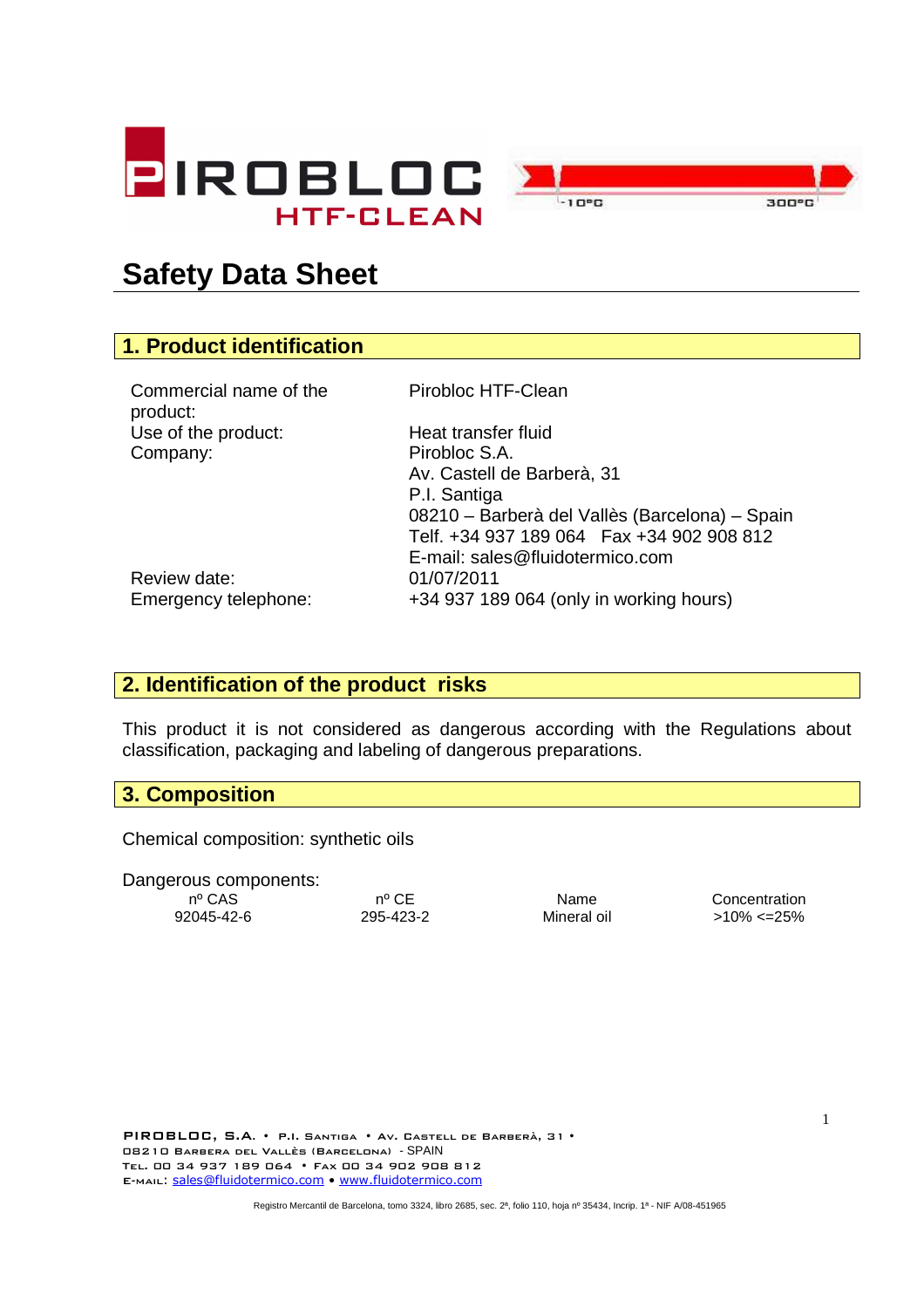



## **4. Emergency and first aid process**

- **General Instructions** It is not necessary any special action
- Contact with the skin Clean with water and neutral soap. Take off the contamined clothes and wash them before to reuse
- Contact with eyes Clean with plenty of water during at least 15 minutes
- **Inhalation** Carry to the fresh air. Go to the doctor in case of respiratory arrest and apply artificial massage
- **Ingestion** Not induce to the vomiting. Look for medical assistance

### **5. Safety measures against fires**

- Adequate extinction systems Powder, CO2, Foam
- Inadequate extinction systems Pressurized water
- Risks of exposition In the thermal decomposition and combustion can come carbon oxide
- **Special protection equipment** Wear a complete equipment to be used with chemical products and bring an autonomous respiratory aid

#### **6. Measures in case of accidental waste**

- **Individual protection** Use adequate gloves and protective clothes
- **Environmental protection** To prevent the contamination of the soil, water and drainings. Notify to the authorities in case of spill to the public sewer system
- Cleaning methodes Use absorbent materials and place them in a container for waste materials which can be closed. Clean the treated zone with water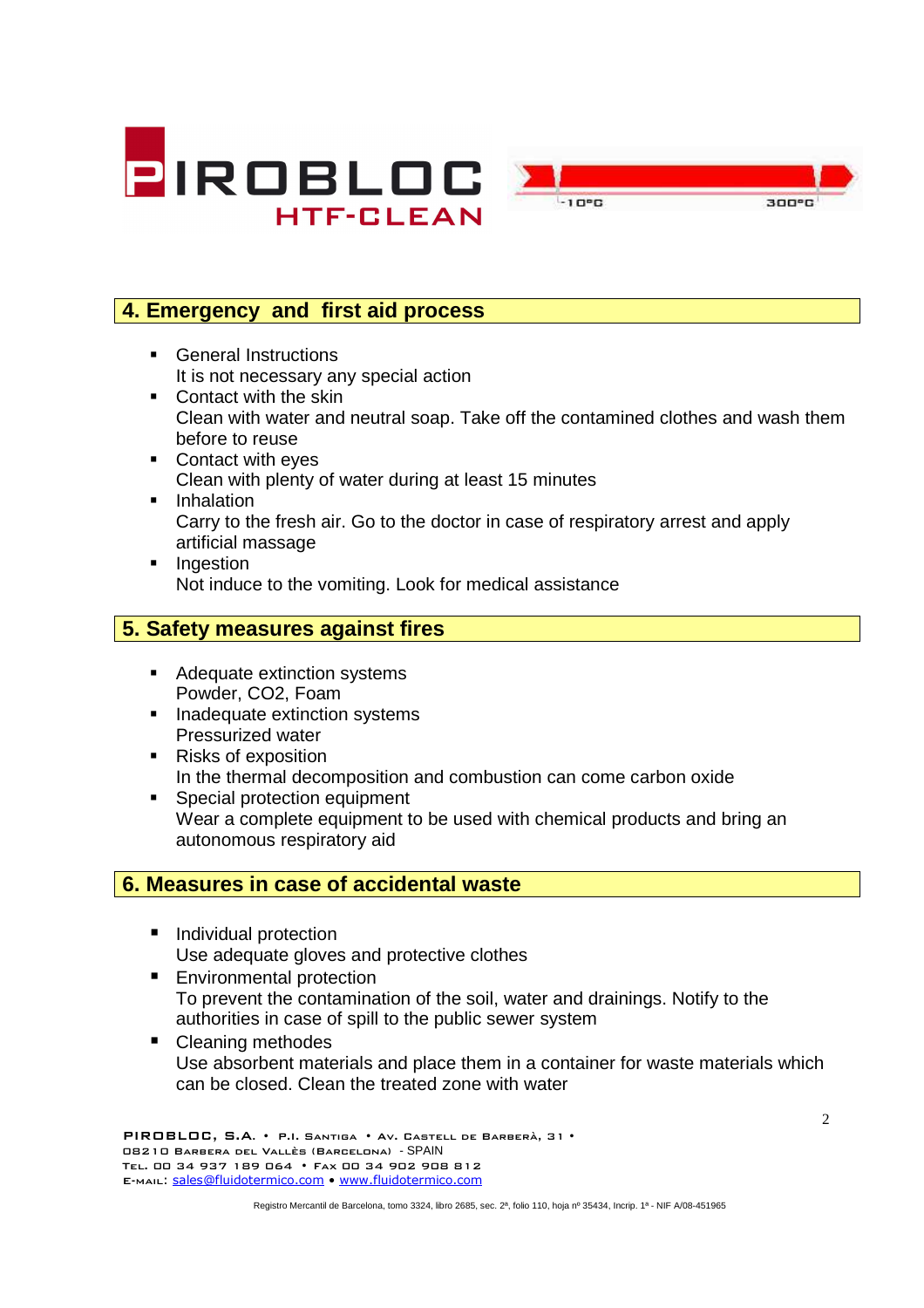



# **7. Handling and storage**

**-** Handling

Do not eat, drink or smoke in the workplace

- **Storage** Keep far from ignition sources. Store in the original safety closed recipient and at room temperature
- **Specific uses** Not applicable

### **8. Controls of Exposure / Personal protection**

- Control of the exposing limits Exposure limit during working with mineral fluid:
	- $O$  VLA-ED<sup>\*</sup>: 5 mg/m3
	- o VLA-EC\*: 10 mg/m3

\*According with the list of Environmental Limit Values of Professional Exposure adopted by the Instituto Nacional de Seguridad e Higiene en el Trabajo (INSHT) for the year 2007

- Personal protection
	- $\circ$  Respiratory: In the case of respiratory failure use the adequate respiratory equipment
	- o Hands: Adequate gloves
	- o Eyes: Adequate safety glasses
	- o Skin: Adequate clothes for work and closed shoes
- General measures of protection and health The necessary in companies handling chemical products

## **9. Physical and chemical properties**

Aspect: liquid Fusion point: N.D. <sup>o</sup>C Color: light amber Boiling point: N.D. °C Odor: light Flammability (flash) point:: 246°C Density at 15<sup>o</sup>C: 0,89 gr/cc Auto-flammability: N.A. <sup>o</sup>C Viscosity E 50 °C: 3-4.5 cSt Partition coefficient: N.D. Solubility in water: not soluble Explosion danger: N.A. Solubility in oil: Soluble Solvent contents: N.D. pH Concentrated: N.A. Evaporation speed: N.D. pH at N.A. %: N.A. Comburent properties: N.A. Steam pressure: N.D. Cher:

N.A.: Not of application – N.D.: Not determinate

PIROBLOC, S.A. • P.I. Santiga • Av. Castell de Barberà, 31 • 08210 Barbera del Vallès (Barcelona) - SPAIN Tel. 00 34 937 189 064 • Fax 00 34 902 908 812 E-MAIL: sales@fluidotermico.com · www.fluidotermico.com

Registro Mercantil de Barcelona, tomo 3324, libro 2685, sec. 2ª, folio 110, hoja nº 35434, Incrip. 1ª - NIF A/08-451965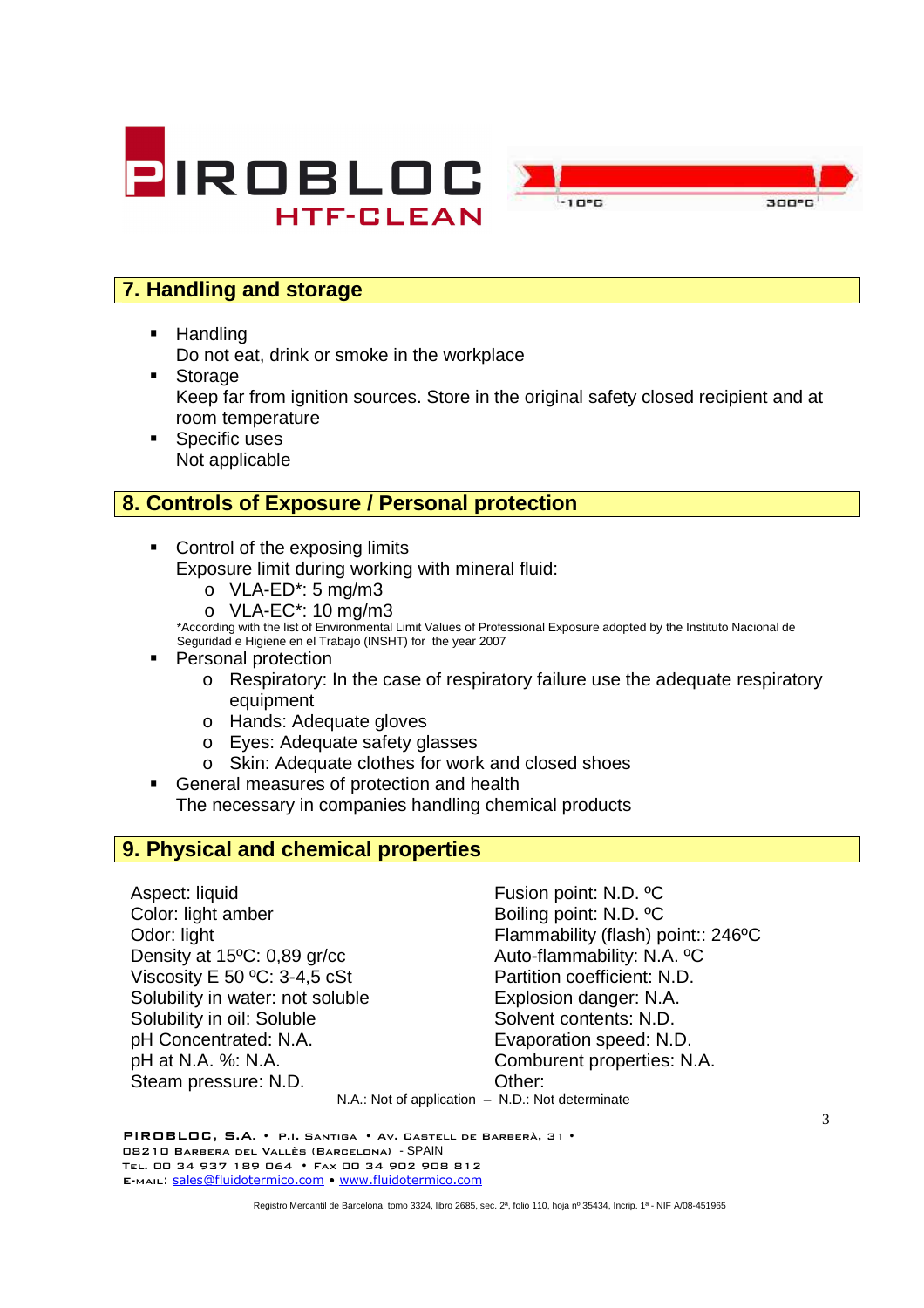



## **10. Stability and reactivity**

- Conditions to avoid: Heat surfaces, ignition sources
- Materials to be avoid: acids and strong oxydation agents
- **Dangerous decomposition products: During the thermal decomposition and** combustion can come carbon oxide

#### **11. Toxicologycal information**

- Oral toxicity: it can feel sick or it can produce irritation of the digestive system
- Toxicity by inhalation: In appreciable quantity and through the respiratory canals, it can cause headache.
- **•** Dermal toxicity: the prolonged contact can produce irritation on the skin
- Eye toxicity: the prolonged contact can produce eye irritation
- Sensitization: Effects of sensitization are unknown
- Additional Information: not of application

### **12. Ecological informations**

- **Mobility: not determined**
- **Bioaccumulation: not determined**
- Biodegradability: by its composition, this product has a slow biodegradability
- **Ecotoxicity: not determined**
- Other harmful effects: prevent the pollution of the soil, water or drainage systems

#### **13. Notes for elimination**

- Product: to incinerate or to place according with the local regulations
- **Packing: the packs not contaminated will be treated as the domestic wastes or as** recyclable material. The contaminated ones will be treated as the product
- State and EU legislation: Law 10/1998 of Residues, Law 11/1997 of Packing and Packing Residues and subsequent modifications. Real Decreto 679/2006 about used oils

Registro Mercantil de Barcelona, tomo 3324, libro 2685, sec. 2ª, folio 110, hoja nº 35434, Incrip. 1ª - NIF A/08-451965